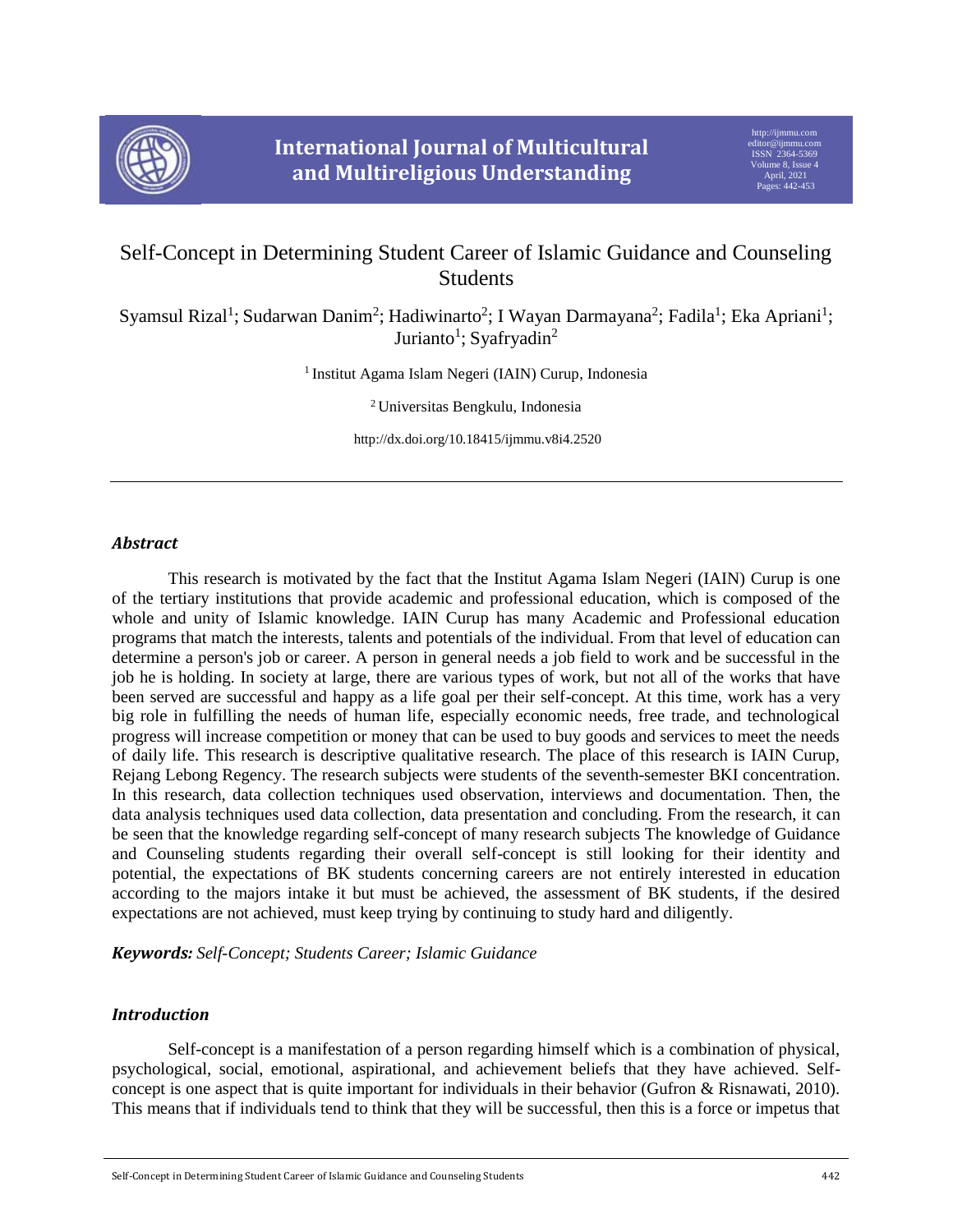will make individuals towards success, on the other hand, if individuals think that they will fail, this is tantamount to preparing for failure for themselves. Self-concept is a way of a comprehensive view of himself which includes the abilities they have, the feelings they experience, their physical condition, and their immediate environment.

The phenomenon that occurs today is that many students do not know their career choices because students do not understand the concept of themselves. This is also reinforced by a short interview conducted by the author with several students at one of the IAIN Curup state universities. They admit that they do not know what field of work/career they will pursue following the education they will take after graduating from college. Working as an optional PNS (Civil Servant) student in semester VII of the concentration of guidance and counseling without adjusting the field of work with his abilities. Even for the first time deciding to choose a major in college was not with a mature decision and consideration, without understanding his self-concept whether the department could determine his future career. Education is interpreted as an effort to prepare students through guidance and teaching activities, and training for their role in the future. In principle, the purpose of education is to foster optimal development of each individual following his / her potential and produce intelligent & quality human beings.

As stated in Law No. 20 of 2003 article 3 which reads: National Education functions to develop abilities and shape the character and civilization of a nation with dignity to educate the nation's life, aims to develop the potential of students to become people who believe and devote to God Almighty, noble, healthy, knowledgeable, competent, creative, independent, and a democratic and responsible citizen.

Education is a necessity for every human being from birth to the end of his life. The more educated a person is, the more knowledge a person has. The possibility to try something new is greater so that someone will be more creative and capable. With people having education through learning, a person can manifest himself so that someone will desire something appropriately without depending on other people. A person, in general, needs a job and is successful in the job he has held. In society at large, there are various types of work, but not all of the jobs that have been served are successful and happy as a life goal under their self-concept. At this time, work has a very big role in fulfilling the needs of human life, especially economic needs, free trade, and technological advances that will increase competition or money that can be used to buy goods and services to meet the needs of daily life.

Based on the point of view of social life, people who have jobs will certainly be more appreciated and respected by the community than people who do not have a job. From a psychological side, people who have a job will increase their self-esteem and competence. Work can also be a fertile vehicle for actualizing all the potential that an individual has. To get a good job that is following one's potential, one must recognize his self-concept and adjust it in determining the direction of his career. In Indonesia, many people who work are not per their educational background and potential.

Self-concept is a manifestation of a person regarding himself which is a combination of physical, psychological, social, emotional, aspirational, and achievement beliefs that they have achieved. Selfconcept is one aspect that is quite important for individuals in their behavior (Gufron & Risnawati, 2010). This means that if individuals tend to think that they will be successful, then this is a force or impetus that will make individuals towards success, on the other hand, if individuals think that they will fail, this is tantamount to preparing for failure for them. Self-concept is a way of a comprehensive view of himself which includes the abilities they have, the feelings they experience, their physical condition, and their immediate environment.

The phenomenon that occurs today is that many students do not know their career choices because students do not understand the concept of themselves. This is also reinforced by a short interview conducted by the author with several students at one of the IAIN Curup state universities. They admit that they do not know what field of work/career they will pursue per the education they will take after graduating from college. Working as an optional PNS (Civil Servant) student in semester VII of the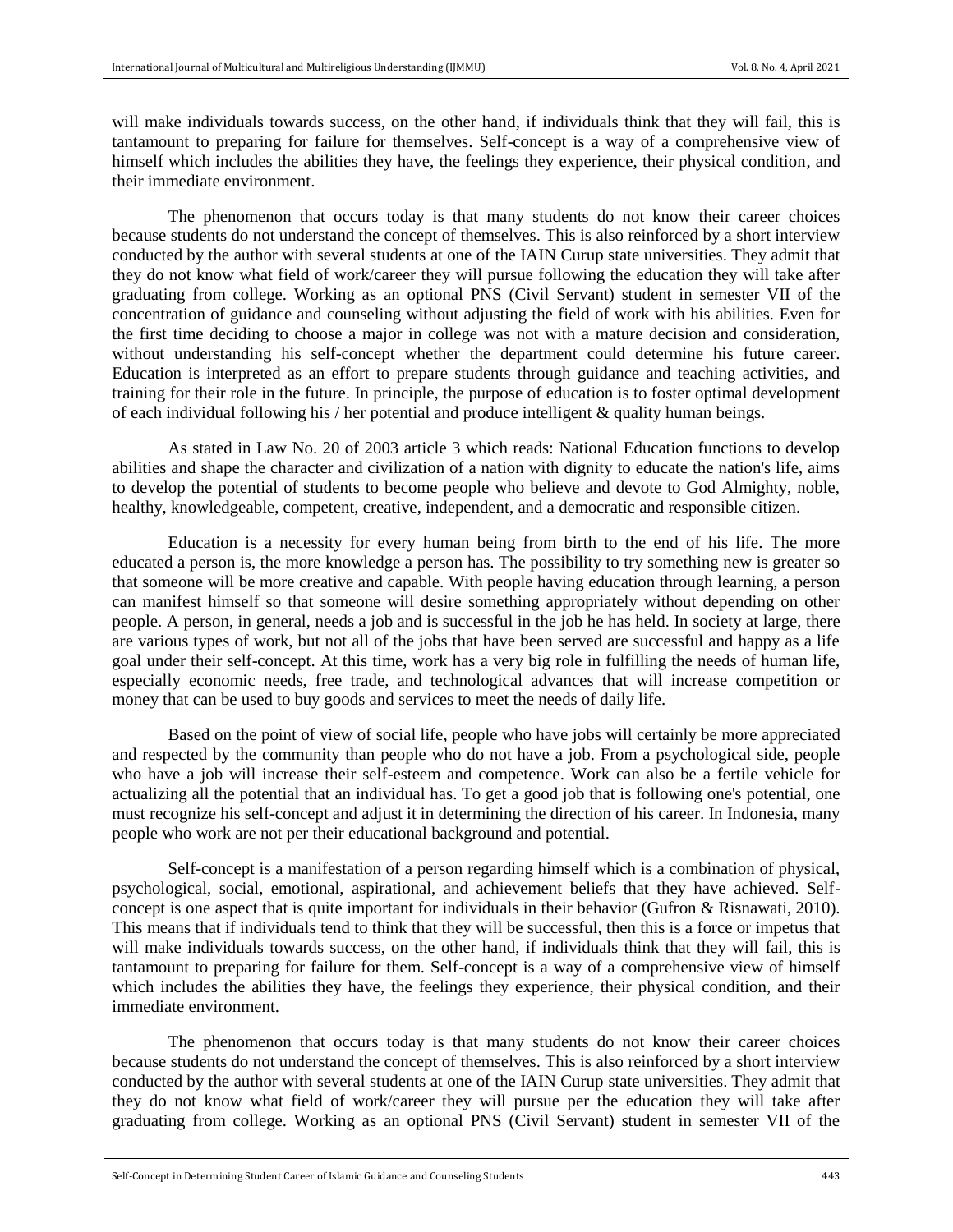concentration of guidance and counseling without adjusting the field of work with his abilities. Even for the first time deciding to choose a major in college was not with a mature decision and consideration, without understanding his self-concept whether the department could determine his future career.

# *Theoretical Framework*

### **Understanding Self-Concept**

Self-concept is a concept about the individual's self which includes how a person views, thinks and assesses himself so that his actions are following the concept of himself (Hurlock, 1999). Selfconcept refers to a student's attitude about, understanding of, and appreciation of a subject or class lecture in education. Students' self-perception is critical in adjusting to school during childhood and adolescence and in steering students' efforts toward their academic works (Jaiswal & Choudhuri, 2017). According to Wiliam D. Brooks (1999) defines self-concept is "those physical, social, and psychological perceptions of ourselves that we have derived from experiences and our interaction with others" which means that selfconcept is our view and feelings about ourselves, perceptions about self can be psychological, social and physical.

Meanwhile, according to Calhoun and Acocella (2003), they define themselves as "a hypothetical construct referring to the complex set of physical, behavioral, and psychological process characteristics of the individual". Based on this viewpoint, it is clear that self-concept cannot be distinguished from character and behaviours. Character may be defined as the personality of a character or as acts that are often performed (habit). The original condition that occurs inside an individual can be perceived as character. Character refers to a person's personality or aspects that are very fundamental to them, as opposed to things that are very complex in an individual, which is sometimes referred to as character or temper (Apriani & Fathurrochman, 2017).

Meanwhile, according to William James (2004) Self-concept is a person's opinion about himself, a person's understanding of himself, whether it is related to mental abilities, mental or physical achievements, or regarding everything material to him. Or in other words, self-concept is a person's response to the question "who am I?.

According to Rogers (2003) self-concept is a conscious part of the phenomenal space which is realized and symbolized, namely "I" is the center of reference for every experience. This self-concept is a core part of the individual's experience, slowly differentiated and symbolized as a self-image that says "what and who I am" and what I should do. So the self-concept is a constant inner awareness of experiences that relate to me and distinguish me from those who are not.

A person's attitude of actions is dictated by their self-concept. That is, if anyone has a positive self-concept, this is the motivation of support that would be given. Get anyone successful (Seaton, Parker, Marsh, Craven, & Yeung, 2017). The significance getting self-control is: first and foremost, self-control is necessary in one's relationship with oneself other individuals (interactions with others) (Blomfield Neira & Barber, 2018). This is due to the fact that we should never live alone and must still be part of a society or culture. In order to complete the entire life requirement, it necessitates collaboration with others, which can occur with advantageous if the person is able to restrain himself from acts that are harmful to others. Second, self-control plays a part in revealing our true selves (self-worth) (Komsi, et. al, 2018).

# **Understanding Career**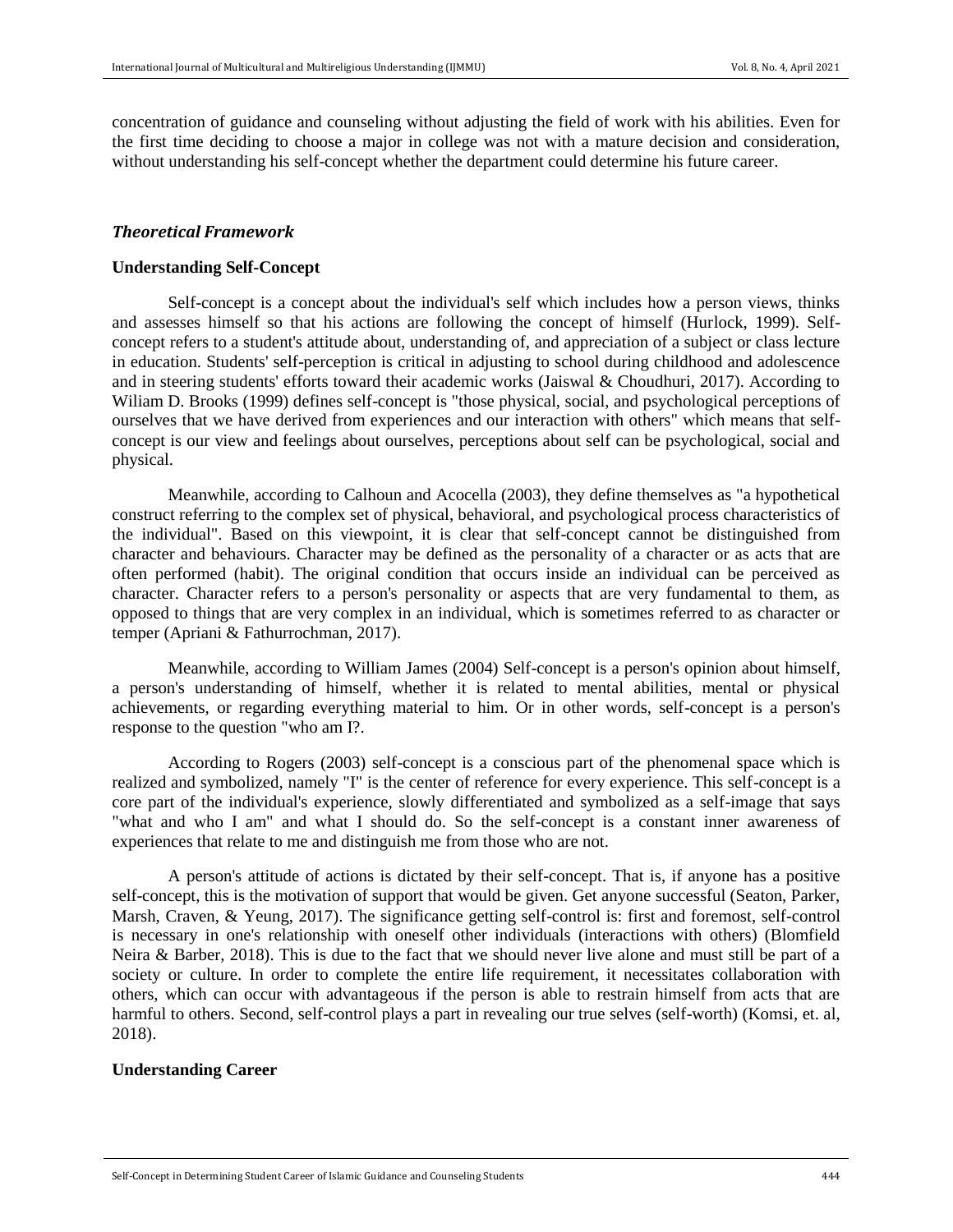According to the Indonesian dictionary (Depdikbud, 1995), a Career is a development and progress, employment, position, and so on. A career is a job, a person's profession will work happily, with great joy if what is done is per his condition, according to his abilities, according to his interests, but on the other hand, if a person works not per what is in him, then it can be. he will certainly work less enthusiastically, less happy, and less diligent, it is necessary to have the suitability of the demands of the job or position with what is in the individual. Meanwhile, according to Schein, a career is a cultured view of the level of progress which is limited to high salaries.

Job is not necessarily a career, the word work (work, job, employment) indicates any activity that produces goods or services, while the word career emphasizes the aspect that a person sees his job as a vocation that permeates all thoughts and feelings and colors. ten styles of life (lifestyle). Previously, Donal Super stated that a career is a series of jobs, positions, and positions that lead to the life of the world of work (Irman, 2009).

A. Muri Yusuf (2005) states that "career includes three related things, namely the world of education (pre-occupation), the world of work (occupation) and the world of pension (post-occupation) during the life span". This statement can be interpreted that success in the world of education contributes to success in the world of work, which is closely related to the achievement and position of being respected when the individual enters the world of retirement. Many problems occur as a result of the unpreparedness of individuals in their career life.

According to data from the Ministry of Research, Technology, and Higher Education (2017), as many as 196,176 Indonesian students dropped out in 2017. Furthermore, according to data from the Ministry of Education and Culture (2014), the percentage of high school students majoring in science who were admitted into soshum majors on SNMPTN in one of the state in 2014, colleges reached 39.03 percent. According to the findings of the 2017 Indonesian Press Conference Resources Forum (HRF), up to 87 percent of Indonesian students major in the wrong area (Makmun, 2017). One of the majors in question has a prior educational record in an unsuitable area. For eg, someone who studied engineering but worked in a different field for a business's gas According to Aji (in Makmun, 2017), when he studied, he did not act according to interest, which affected the results seen in work, resulting in less-than-optimal performance. According to the stages of career growth, people are now beginning to narrow down their career opportunities and are not yet entirely committed to their career choice (Pradnyawati, et.al, 2019).

#### **Self-Concept and Career**

According to Donal E. Super (1995), self-concept plays a vital / important part in work choosing, and after finishing schooling at the undergraduate level, it is assumed that you already know the steps that must be taken related to the option of work and career that will be pursued, as well as many other job alternatives. The descriptions of the two characters Ginzberg and Donal E. Super (1995) give us good indications that career is a lifetime problem. Students are in this stage where they will grow their skills, desires, self-potential, and positive self-concept to be used in deciding different alternative work, even though it is not final.

Donald Super argues that individual self-concept is essential in career and work selection. Donald Super divided his career preference theory into ten sections, which are as follows:

- a. Individual distinctions exist in all, which science has long recognised. The spectrum of personality traits is extremely wide, both within and within individuals.
- b. As a result of these qualities, each person is capable of performing a variety of occupations. The spectrum of abilities for personality traits and other traits is so wide that anyone can be competitive in a number of occupations.
- c. Each role necessitates a distinct set of skills, desires, and personality characteristics, but is broad enough to accommodate a variety of work for each employee and multiple individuals in a job.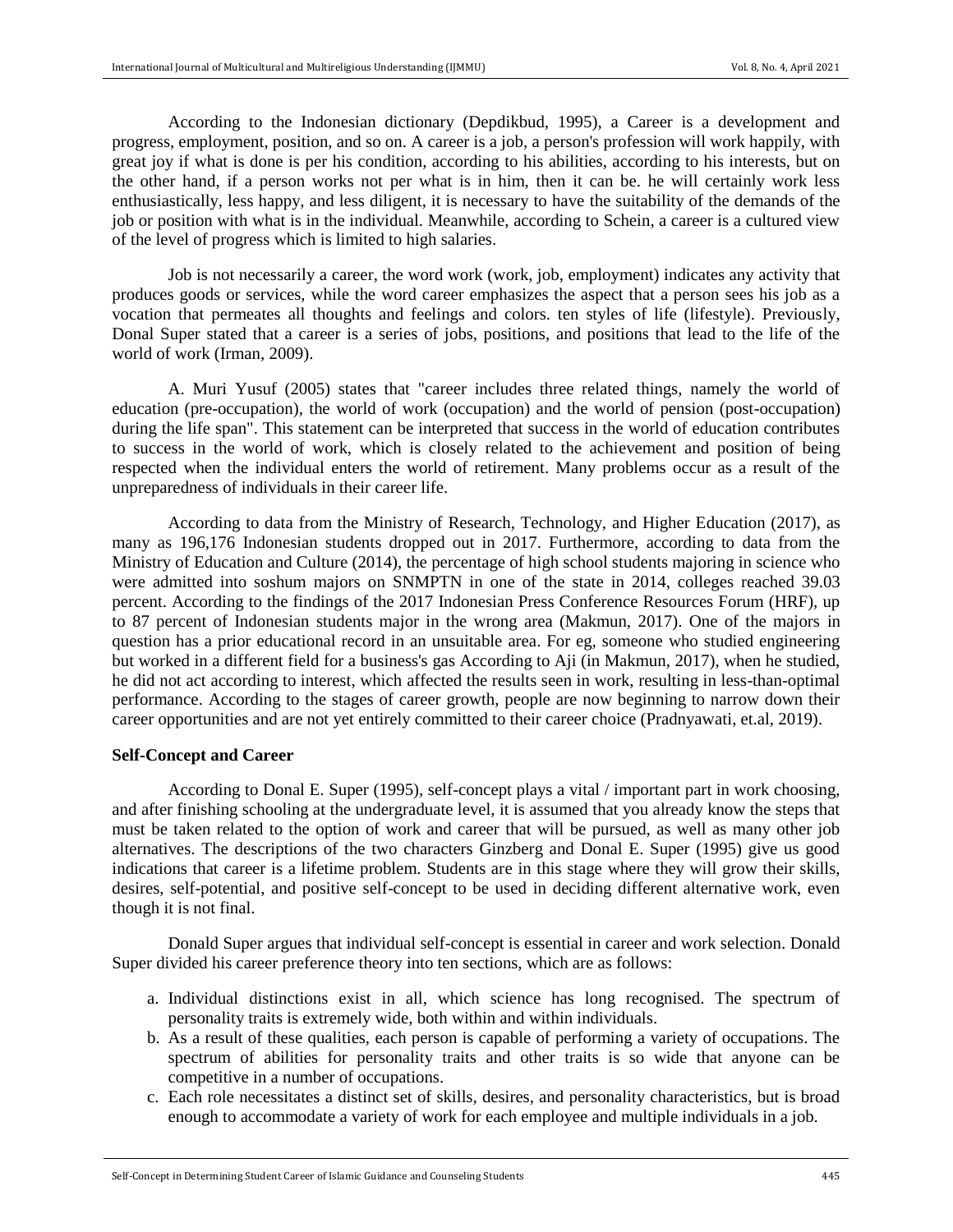- d. Professional expectations and competencies, as well as circumstances in which individuals live and work in their own conception of life, can evolve with time and experience, making decisions and changes a continual process.
- e. The progression of life's phases.
- f. The nature of a person's career pattern is dictated by his parents' socioeconomic status, his analytical skills and personality characteristics, and the resources available to him. Both aspects of a person's upbringing can affect his attitudes and behaviour. Among them are the social status of the parents, analytical skills, and the desire to get along with other friends, which would influence the job situation in the future.
- g. Development may be directed as attempts to promote the maturation phase of abilities and desires during life's phases. Individuals will be aided in their search for a fulfilling career.
- h. The method of vocational learning is basically the formation and application of a self-concept, which is the product of a mixture of inherited specific skills, the ability to perform different roles within oneself, and the assessment or judgement of others on attempting to play that role. Before a person enters the world of work, he or she imagines the job or task that will be performed later in his or her education. This will be part of his self-concept growth.
- i. The method of balancing (accepting) individual and social influences, whether in fiction or in therapy interviews, or in real-life experiences such as school activities, group sports, or odd jobs, since the world of work is so diverse and the entrance criteria so complicated, it is impossible that you will ever aspire to engage in real-world job scenarios.
- j. Job satisfaction and life satisfaction are determined by how much an individual progress or channels his talents, desires, personal characteristics, and personal values. This happiness is therefore dependent on his stability in work conditions and his perspective on life; the client can feel joy and satisfaction at work if the work he does allows him to do so for him to employ his own personal characteristics and values, i.e. the insights acquired through his career Work can be compared to the mental picture of him that exists now. If the job he is doing does not encourage him to become the person he is portraying, the person would be miserable typically, this disappointment leads to the client looking for alternative employment opportunities.

Brooks and Emmert (in Rahmat, 2000) describe five traits of people that have a good selfconcept: feeling secure in one's skills, feeling equal to others, getting praise without guilt, realising that someone has thoughts, wishes, and actions that society does not fully approve of, and being able to change because you can reveal undesirable facets of one's personality and try to alter them According to Susana (2006), people who have a good self-concept develop high self-esteem, which determines the degree to which a person is certain to be capable and successful. A student with a good self-concept will attempt to fail, which in this situation refers to the maturity of choosing the best career. According to Calhoun and Acocella (1990), students who have a negative self-concept are ignorant of who they are, their abilities and shortcomings, and the things they admire his life or even build a self-image that does not allow for any deviation from the guidelines he felt were the most suitable, he is more likely to have weak job selection sophistication (Pradnyawati, et.al, 2019).

According to Fottler and Bain (in Akbar, 2011), individuals with career selection experience have the awareness, talent, and desire to move ahead. Self-view is referred to as self-concept by Calhoun and Accocella (1990). According to Super (in Winkel & Hastuti, 2013), the individual's self-concept is a determinant of job selection sophistication. According to Super (in Pradnyawati, et.al, 2019)., the career area one prefers is a description of the person's self-concept. When people face job decisions in their lives, their self-concept will suffer person counsel is given in making decisions based on these factors.

The factors in career development consist of internal and external factors. There are several factors that influence career development during adolescence, including the following (Santrock in Pradnyawati, et. al, 2019):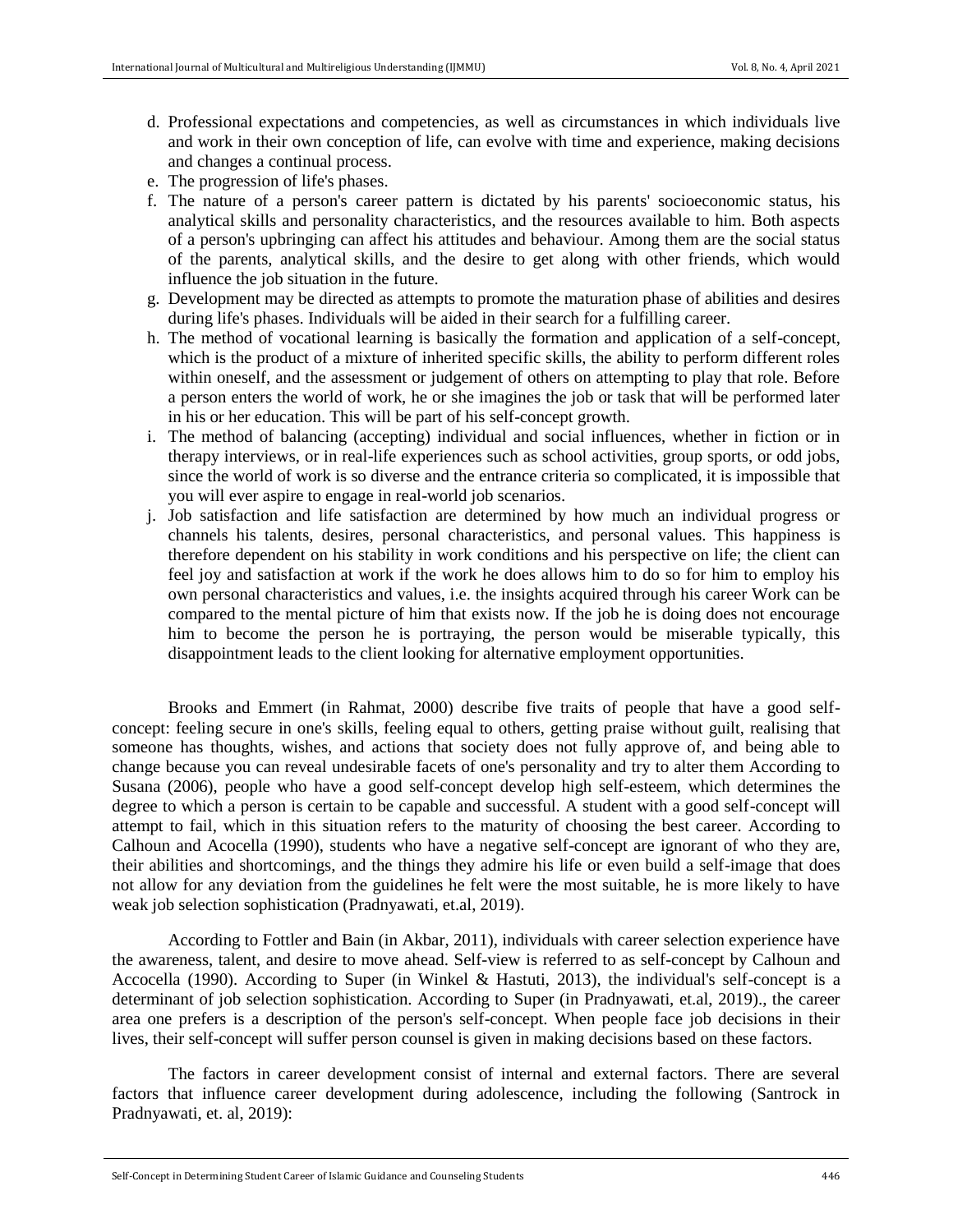a. Identity development

Career development is related to the development of identity in adolescence. Decisions regarding career and career planning are positively related to identity moratorium status and identity diffusion. Adolescents who are more deeply involved in the identity formation process are better able to understand their career choice qualifications and determine the next steps to achieve their short-term and long-term goals. In contrast, adolescents in the status of identity moratorium and diffusion have to fight harder in planning and making decisions about work.

b. Social influence

A person's social experience has a big influence on a particular career choice from a range of available options. The strongest influence came from social class, parents and peers, school, and gender.

c. Social class

Education is naturally a level to reach in entering a certain type of career.

d. Parents and peers.

Parents and peers also have a very strong influence on youth career choices.

e. School influence.

f. Schools, teachers and mentors have a huge influence on the career development of students. School is the starting point where a person is first introduced to the world of work. School provides an atmosphere for self-development with respect to achievement and work. Schools are the only institutions in society which provide the necessary systems for education regarding career instruction, guidance, placement, and social connections.

g. Gender

Because so many women are more socialized into family stewardship roles than with careers or accomplishments, they traditionally do not take career planning seriously, not exploring genderstereotyped career options.

### *Research Methodology*

This research is field research, in this case, the researcher uses a qualitative research type, namely analyzing and presenting facts systematically based on the amount or amount of data described in the form of words to be understood and concluded. This research is qualitative because it is qualitative, it requires research subjects, the subjects of this research are objects, things, people, places, or data (Arikunto, 1998). In this case, the research subjects were students of the IAIN Curup counseling guidance concentration in the 2019/2020 semester VII academic year, amounting to 170 students and 10% of 170 were taken. The results obtained 17 students became research subjects. The supporting data needed in this study were obtained through informants, namely the head of the concentration of counseling guidance, academic advisors. In terms of obtaining data about self-concept in determining students' career in the concentration of guidance and counseling.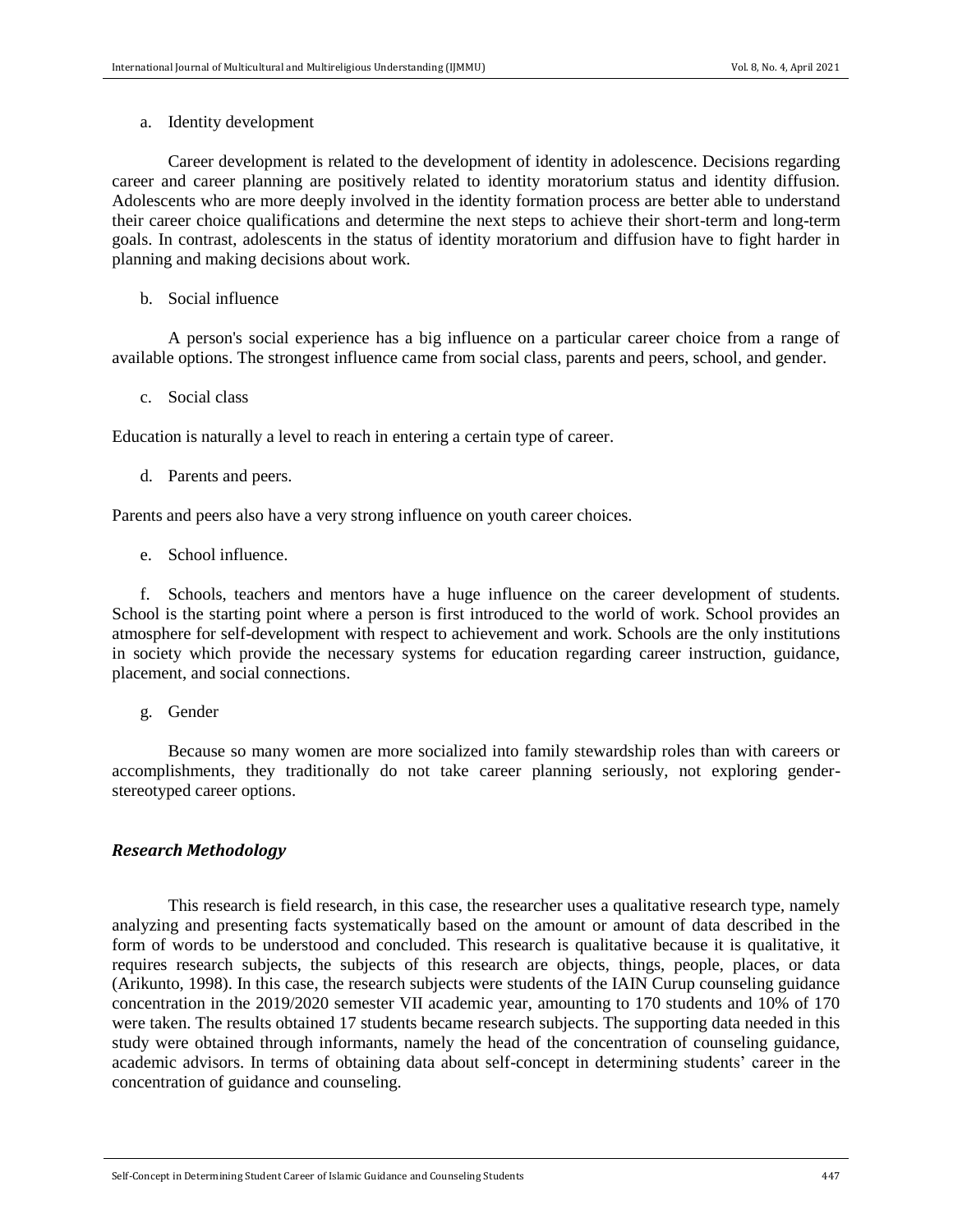#### **Observation**

Observation in a psychological sense is called observation, which includes activities to load attention to an object using all sensory organs such as smell, hearing, touch, sight, and taste (Danim, 1998). Observations were made to obtain actual and direct data by the researcher which aims as a basis for knowing self-concept in determining the career concentration of IAIN Curup counseling students.

#### **Interview**

The interview is a data collection technique used to obtain information directly from the source. The interview that the author uses is an open interview based on interview guidelines that have been compiled to collect the data needed in the study, the writer conducts the interview. These interviews were conducted with the head of the study program, academic advisory lecturers, and students. This interview is a data collection technique and data validity.

# **Documentation**

Documentation is a way of retrieving data from existing records, books, and data, this method is used by researchers to obtain data on the number of students, lecturers and employees as well as matters relating to accuracy in research as well as matters concerning research sites

#### *Result*

| CAM<br>$\mathbf{1}$<br>Student<br>have a stable personality."<br>M<br>Student<br>$\mathcal{D}_{\mathcal{L}}$<br>other people's judgments."<br>3<br>Student<br>IR<br>what people say about myself, so that I understand my desires "<br><b>OS</b><br>Student<br>$\overline{\mathcal{A}}$<br>my self-concept also changes frequently ".<br>$\overline{5}$<br>DS<br>Student<br>"Self-concept is an assessment of what beliefs I do according to my wishes".<br>6<br><b>OPS</b><br>Student<br>within the individual. So that, human beings have their concept."<br><b>PTW</b><br>$7\phantom{.0}$<br>Student<br>concept in the individual." | N <sub>0</sub> | <b>Name</b> | <b>Status</b> | <b>Interview Statement Regarding Self-Concept</b>                                  |
|----------------------------------------------------------------------------------------------------------------------------------------------------------------------------------------------------------------------------------------------------------------------------------------------------------------------------------------------------------------------------------------------------------------------------------------------------------------------------------------------------------------------------------------------------------------------------------------------------------------------------------------|----------------|-------------|---------------|------------------------------------------------------------------------------------|
|                                                                                                                                                                                                                                                                                                                                                                                                                                                                                                                                                                                                                                        |                |             |               | "Self-concept is an assessment of yourself, whether positive or negative, to know  |
|                                                                                                                                                                                                                                                                                                                                                                                                                                                                                                                                                                                                                                        |                |             |               | yourself which includes how to view, think and assess yourself so that your        |
|                                                                                                                                                                                                                                                                                                                                                                                                                                                                                                                                                                                                                                        |                |             |               | actions are per your self-concept. So that you can accept yourself as you are to   |
|                                                                                                                                                                                                                                                                                                                                                                                                                                                                                                                                                                                                                                        |                |             |               |                                                                                    |
|                                                                                                                                                                                                                                                                                                                                                                                                                                                                                                                                                                                                                                        |                |             |               | "What I know is that self-concept is an understanding of what you want to be,      |
|                                                                                                                                                                                                                                                                                                                                                                                                                                                                                                                                                                                                                                        |                |             |               | according to your assessment and desire, where the assessment changes due to       |
|                                                                                                                                                                                                                                                                                                                                                                                                                                                                                                                                                                                                                                        |                |             |               |                                                                                    |
|                                                                                                                                                                                                                                                                                                                                                                                                                                                                                                                                                                                                                                        |                |             |               | "That self-concept is" the things that I know about myself and other people also   |
|                                                                                                                                                                                                                                                                                                                                                                                                                                                                                                                                                                                                                                        |                |             |               | know, such as who I am, how my physical condition is, what I want, my              |
|                                                                                                                                                                                                                                                                                                                                                                                                                                                                                                                                                                                                                                        |                |             |               | preferences, and others that can make me happy with my stand. without hearing      |
|                                                                                                                                                                                                                                                                                                                                                                                                                                                                                                                                                                                                                                        |                |             |               |                                                                                    |
|                                                                                                                                                                                                                                                                                                                                                                                                                                                                                                                                                                                                                                        |                |             |               | "Self-concept is" a special assessment of myself, where only I know about myself   |
|                                                                                                                                                                                                                                                                                                                                                                                                                                                                                                                                                                                                                                        |                |             |               | and other people can only judge myself from a physical point of view. Sometimes    |
|                                                                                                                                                                                                                                                                                                                                                                                                                                                                                                                                                                                                                                        |                |             |               |                                                                                    |
|                                                                                                                                                                                                                                                                                                                                                                                                                                                                                                                                                                                                                                        |                |             |               |                                                                                    |
|                                                                                                                                                                                                                                                                                                                                                                                                                                                                                                                                                                                                                                        |                |             |               | "The self-concept is something that becomes our basic, not the result of imitating |
|                                                                                                                                                                                                                                                                                                                                                                                                                                                                                                                                                                                                                                        |                |             |               | the environment, thus the self-concept is what becomes the guideline that exists   |
|                                                                                                                                                                                                                                                                                                                                                                                                                                                                                                                                                                                                                                        |                |             |               |                                                                                    |
|                                                                                                                                                                                                                                                                                                                                                                                                                                                                                                                                                                                                                                        |                |             |               | "We know that the self-concept is what becomes one's ideology and becomes a        |
|                                                                                                                                                                                                                                                                                                                                                                                                                                                                                                                                                                                                                                        |                |             |               |                                                                                    |
|                                                                                                                                                                                                                                                                                                                                                                                                                                                                                                                                                                                                                                        | 8              | PAY         | Student       | "We know that the self-concept is what becomes one's ideology and becomes a        |
| concept in the individual."                                                                                                                                                                                                                                                                                                                                                                                                                                                                                                                                                                                                            |                |             |               |                                                                                    |
| 9<br><b>PPS</b><br>Student                                                                                                                                                                                                                                                                                                                                                                                                                                                                                                                                                                                                             |                |             |               | "I do not fully understand the concept of self, because I have not been able to    |
| carry myself well and per what I expected".                                                                                                                                                                                                                                                                                                                                                                                                                                                                                                                                                                                            |                |             |               |                                                                                    |
| PJO<br>Student<br>"I don't know the concept of myself well but I want to be a good person".<br>10                                                                                                                                                                                                                                                                                                                                                                                                                                                                                                                                      |                |             |               |                                                                                    |

### *Table 1. Interview Statement Regarding Self-Concept*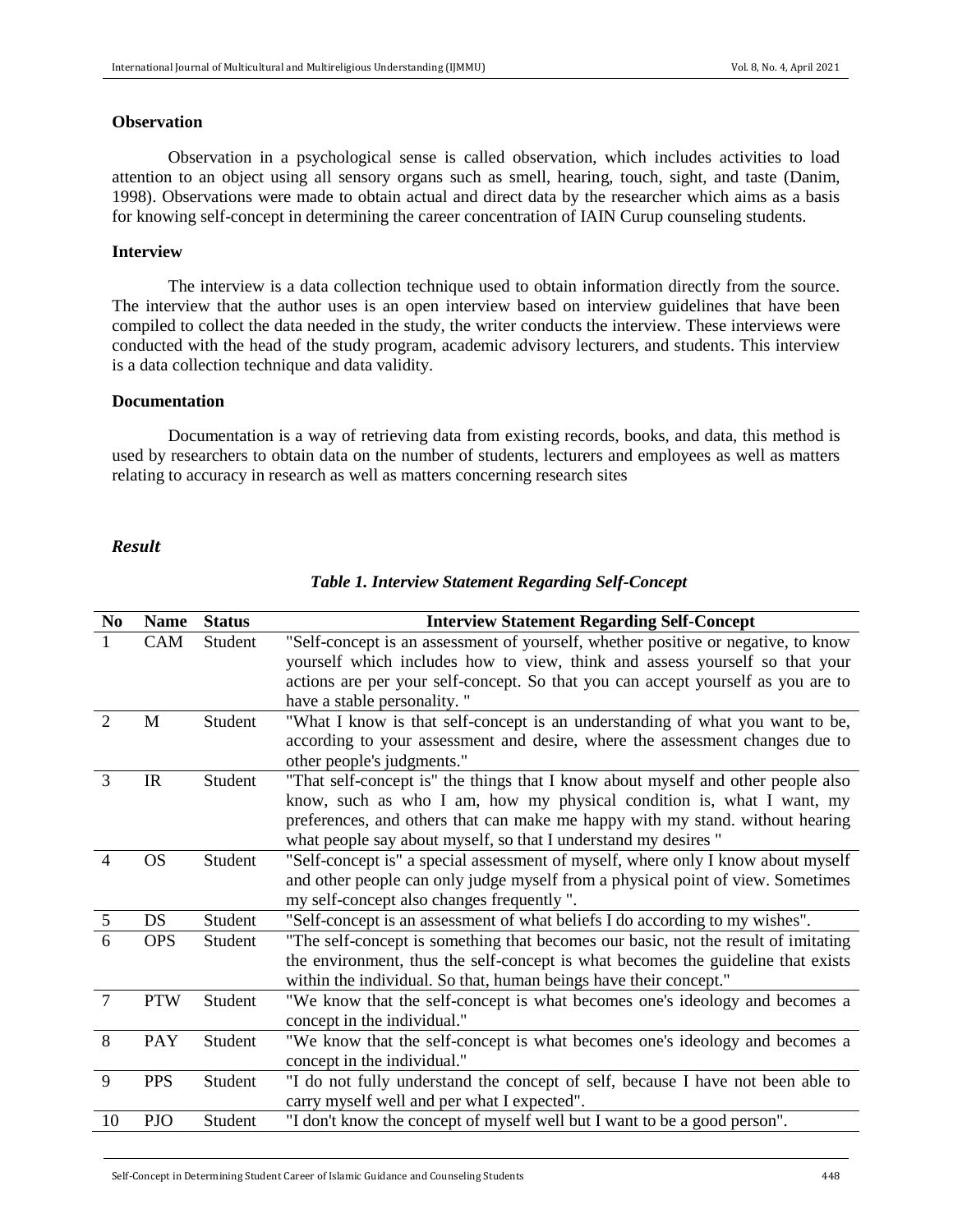| 11 | <b>PAO</b> | Student | "my self-concept is not yet organized, because I can't control my emotions             |
|----|------------|---------|----------------------------------------------------------------------------------------|
|    |            |         | properly".                                                                             |
| 12 | PT         | Student | "Yes, I think self-concept is about thinking about being a good person"                |
| 13 | QL         | Student | "When asked about self-concept, I already know my self-concept, who I am and           |
|    |            |         | where do I want to be after graduating from college".                                  |
| 14 | <b>RPO</b> | Student | "I understand my self-concept, where I want to go later, and what my goal is, and      |
|    |            |         | how my lifestyle is".                                                                  |
| 15 | <b>RPI</b> | Student | "I don't know my self-concept well, where are my real goals because until now I        |
|    |            |         | still often go along in other words people go to the left, I go left, people go to the |
|    |            |         | right so I go to the right".                                                           |
| 16 | RI         | Student | "Self-concept is an attempt to know traits or characters that were not good before,    |
|    |            |         | can be changed to good, I can make it easier to socialize, can know the criteria in    |
|    |            |         | myself, and by knowing about myself I can make changes if it is bad".                  |
| 17 | <b>RSD</b> | Student | "It is my knowledge that the concept of self is what the principle of one's life is."  |

*Table 2. Interview Statement Regarding Self-Concept & Career*

| No.            | <b>Nama</b> | <b>Status</b> | <b>Interview Statement Regarding Self-Concept &amp; Career</b>                     |
|----------------|-------------|---------------|------------------------------------------------------------------------------------|
|                | <b>CAM</b>  | Student       | "I don't know much about my future career, and the efforts I do are always study   |
|                |             |               | diligently and successfully finish college so that my wish can come true".         |
|                | M           | Student       | "I already know about counseling guidance, the effort made is looking for          |
|                |             |               | information on the world of work in education, especially in the field of          |
|                |             |               | guidance and counseling and the most important thing is to study diligently and    |
|                |             |               | diligently."                                                                       |
| 3              | $_{\rm IR}$ | Student       | "The career field that I choose at this time, namely BK is by the potential that I |
|                |             |               | have".                                                                             |
| $\overline{4}$ | <b>OS</b>   | Student       | "My career field will be in education and becoming a counseling teacher"           |
| 5              | DS          | Student       | The job that I want is related to counseling according to the career field that I  |
|                |             |               | have taken, because of that I will study hard".                                    |
| 6              | <b>OPS</b>  | Student       | "My favorite career field is computers and I will develop that knowledge".         |
| $\mathbf{Q}$   | <b>PPS</b>  | Student       | "The working life is the first step for us to earn money. Sometimes the world of   |
|                |             |               | work is obtained, not only waiting to graduate from college but if there are job   |
|                |             |               | vacancies we can continue to try, no problem, count on looking for experience."    |
| 12             | <b>PT</b>   | Student       | "Yes, I have not thought about it which is clear I want to be a good person".      |

Based on the table of results of interviews with several students of the seventh-semester in BKI at IAIN Curup above, it can be conclude that in general, they already have knowledge, expectations, and assessments of self-concept and the career that they are going to live in. Students' knowledge about selfconcept and career are:

- 1. Students' knowledge about self-concept and career.
- 2. Students' expectations about self-concept and career.
- 3. Student assessment of self-concept and career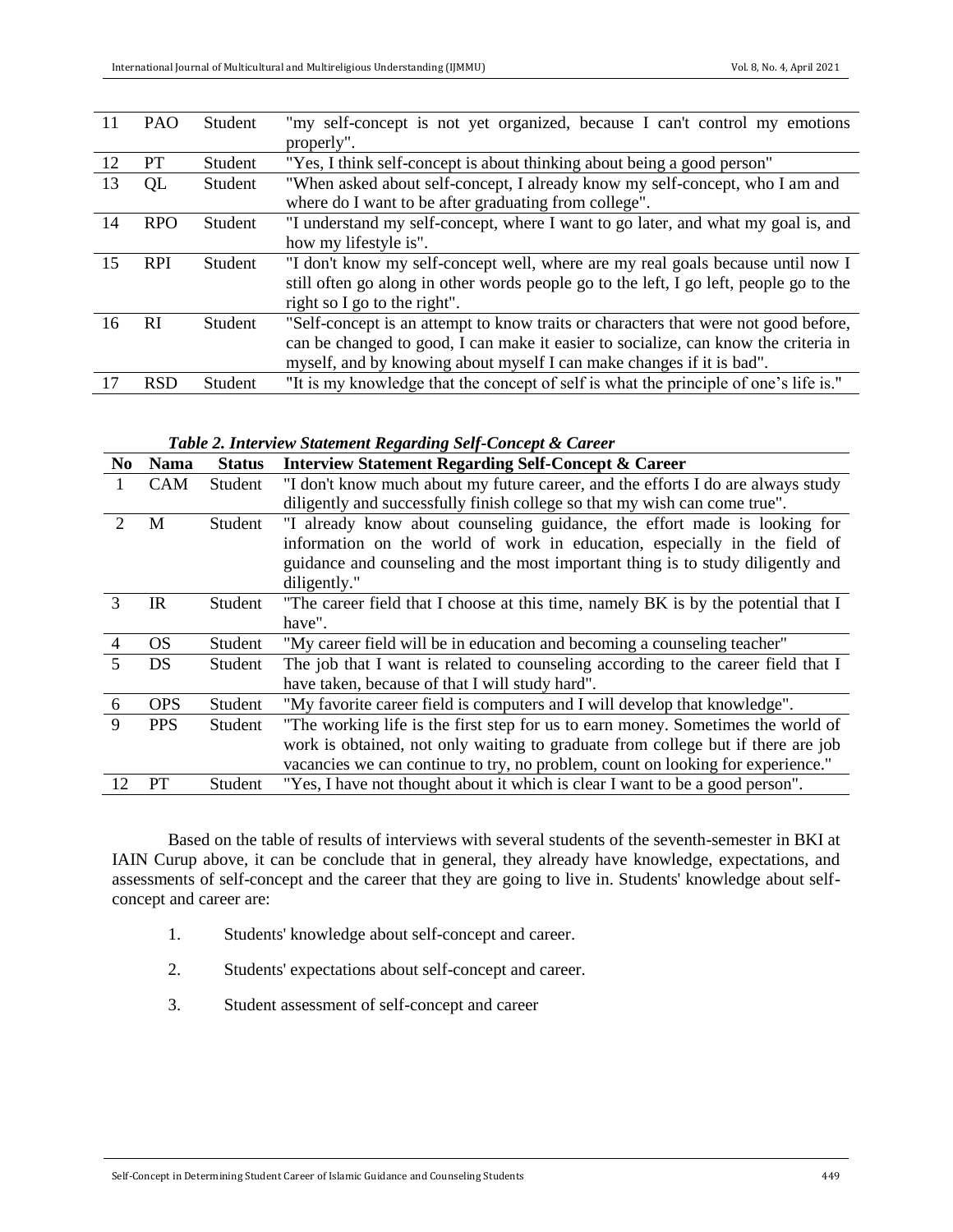### *Discussion*

### **Student Knowledge Concerning to Self-Concept and Career**

**Knowledge of self-concept is what individuals know** about themselves. Individuals in their minds have a list that describes themselves, physical completeness or deficiency, age, gender, nationality, ethnicity, occupation, religion, and others. Self-knowledge also comes from the social groups identified by the individual. This nickname can also change at any time as long as the individual identifies himself with a certain group, then the group provides other information that is included in the mental portrait of the individual (Gufron & Risnawati, 2010).

The self-concept is conveyed by the respondent as an assessment of yourself, both positive and negative, to know yourself which includes how to view, think and assess it so that the actions you take are per the concept you have. Respondent's knowledge of the meaning of self-concept is following the true meaning of self-concept. As the opinion of William James (2004), which states:

Self-concept is a person's opinion about himself, a person's understanding of himself, whether it is related to mental abilities, mental or physical achievements, or concerning everything that belongs to him, that is material in nature. Or in other words, self-concept is someone's response to the question "who am I?".

The ability of humans when compared to other creatures is to be more able to realize who they are, to observe themselves in every action, and to be able to evaluate every action so that they understand and understand the behavior that can be accepted by the environment.

Thus humans tend to assign values when they perceive something. Every individual can be aware of his or her situation or identity, but what is more important is to realize how good or bad a situation is and how to behave towards it. Individual behavior is very dependent on the quality of his self-concept, namely positive self-concept or negative self-concept.

From the question, have the students recognized their self-concept? most of the students did not know their self-concept, because they still couldn't bring themselves and where to go after graduating from college. According to researchers, what they answer is a common thing that happens to every individual because we know knowing ourselves is a long-term process, we can't immediately know about ourselves, there are many factors from within us for us to find out about. our true selves. Everything that arises from within, that is who we are. So we have to find out first, what are the factors that arise.

The factors that influence the development of self-concept are as follows: (1) Comparing or seeing ourselves with others, (2) How do we define or select a reference group, (3) Combining various information to be able in analyzing ourselves as objects of communication, (4) Imitate others. As stated by Rogers (2000) states that self-concept plays a central role in human behavior and that the greater the compatibility between self-concept and reality, the less incapable of the person concerned and the less feeling of dissatisfaction.

This is because the way the individual sees himself will be seen from all his behavior. Selfconcept plays a role in maintaining inner harmony, interpreting experiences, and determining individual expectations. Self-concept has a role in maintaining inner harmony because when feelings or perceptions are imbalanced or contradictory, an unpleasant psychological situation will occur. To get rid of this incongruity, he will change his behavior until he feels balance back and the situation becomes pleasant again. The steps for knowing self-concept are: (1) Through self-disclosure, our self-concept will be closer to reality. The benefits of opening ourselves up to others will be known. This feedback will facilitate the process of self-recognition. (2) Our interactions with other people. Researchers can conclude that the respondent does not know much about the desired career and what efforts are made in the future so that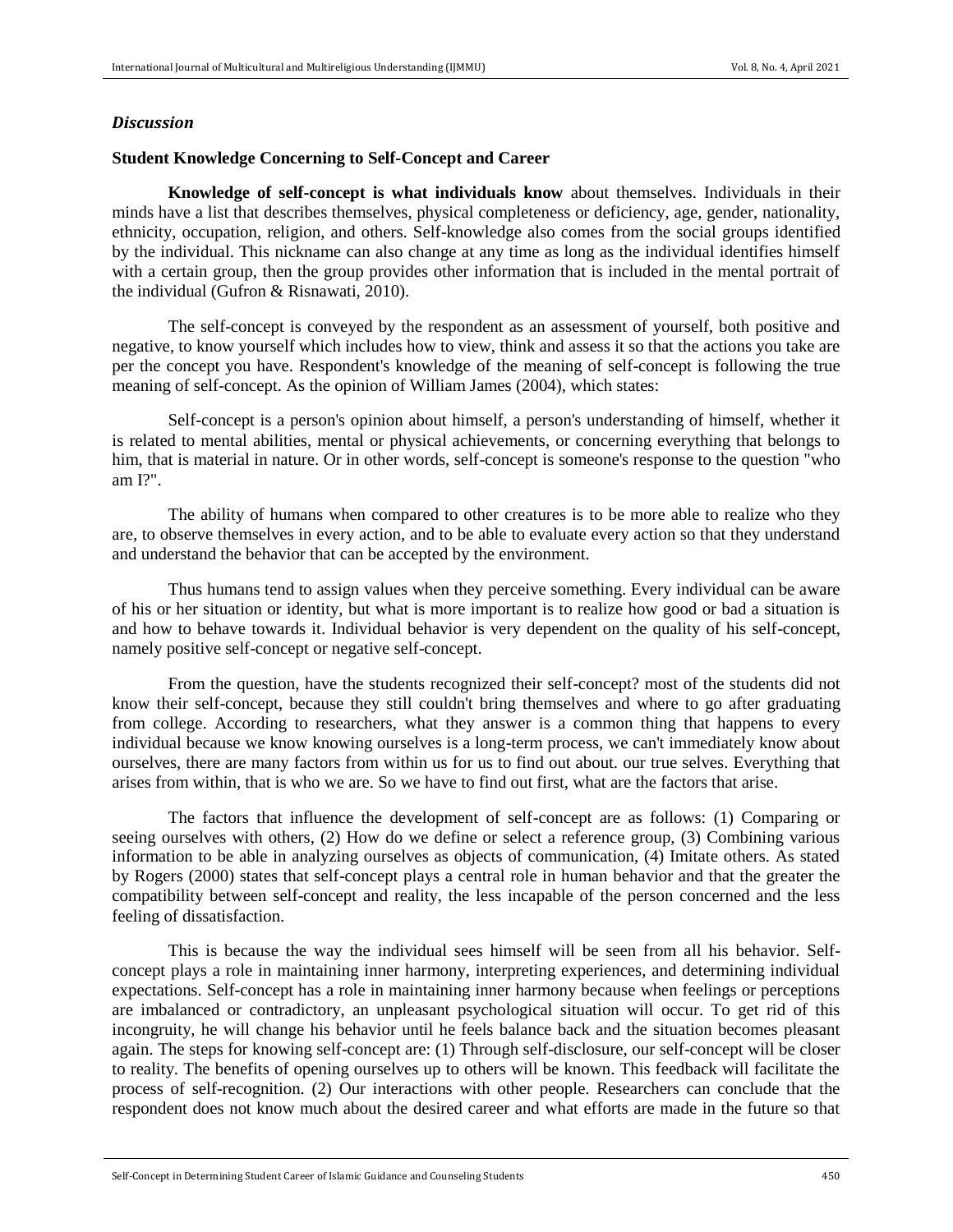for now the respondent is only trying to study diligently, looking for information about the world of careers, and taking part in course activities to increase personal life skills.

#### **Student Expectations About Self-Concept and Career**

At certain times, a person has an aspect of his view of himself. Individuals also have one aspect of their views about what they might become in the future.

Rogers stated that when a person has a set of views about who he is, he also has another set of views, namely about the possibility of becoming what he is in the future. In short, people have hope for themselves; this expectation is an ideal self, seen from the statement: (a) I want to be a champion. (b) I am a smart person (Gufron & Risnawati, 2010).

Respondents' expectations about self-concept and career can be seen from the desired world of work and what efforts are made to achieve the desired career, overall some respondents already understand the world of work, and some do not understand. However, on average all respondents will do their best by trying hard and studying hard.

#### **Student Assessment of Self-Concept and Career**

In the assessment aspect, the individual has the position of evaluating himself. Does it contradict (1) the "who am I?" Expectations for the individual: (2) "what should I be?", The standard for the individual. The results of this assessment are called self-esteem. The more incompatible between expectations and self-standards, the lower one's self-esteem will be (Gufron & Risnawati, 2010).

Respondents' assessment of knowledge regarding self-concept shows that most research subjects do not know themselves as a whole. They are still looking for who they are and what potential they have. Concerning career expectations, that research subjects express expectations in the career field that must be achieved even though not all subjects choose a career in education according to their majors, and finally concerning the subject's assessment if their expectations in the career field are not achieved, almost all of the answers will feel disappointed but still struggle and trying so that his hopes in the career field can be achieved.

# *Conclusion*

Based on the research findings, it can be concluded that this study, is a picture of an individual's ignorance of his self-concept.

1. Islamic Guidance and Counseling (BKI) students' knowledge of their self-concept as a whole they are still looking for their identity and potential.

2. The expectations of Islamic Guidance and Counseling (BKI) students concerning careers are not entirely interested in education under the major they are taking but must be achieved.

3. Assessment of BK students if the desired expectations are not achieved, they must keep trying by continuing to study hard and diligently.

# *Suggestions*

Based on the research results found, several suggestions can be submitted. Based on the results of the research, which was carried out for three months, researchers so that students know or recognize their self-concept to achieve a career that is under the desired potential to gain an understanding of the world of work. Students must be familiar with existing career fields so that they can prepare themselves to enter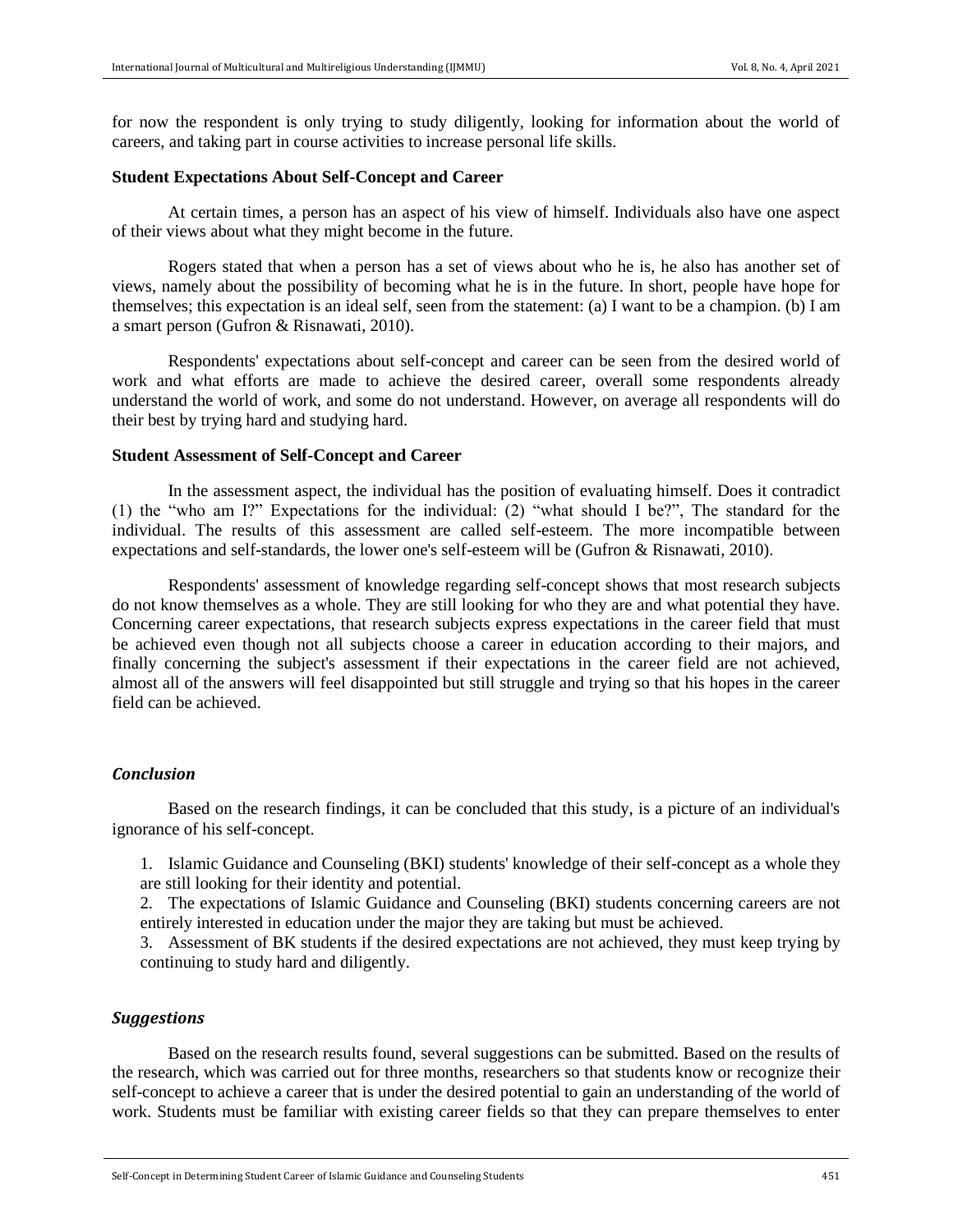into career fields of interest under existing potentials. Readers, to be willing to provide criticism and suggestions through what the author has written if there are errors and irregularities in the author.

### *References*

- Akbar. (2011). Kecendrungan Pemilihan Karir berdasarkan Gaya Belajar pada Siswa SMA Kelas XII. Jurnal Psikologi Perkembangan. Medan: Universitas Sumatera Utara.
- Burhan Bungin. (2001). *Akutualisasi Metode Penelitian Kualitatif Metode KeArah Ragam Varian Kontemporer*, Raja Grafindo Persada. Jakarta.
- Calhoun, J.F.& Acocella.J.R. (1990). Psikologi tentang Penyesuaian dan Hubungan Kemanusiaan. Semarang: IKIP Semarang Press
- Depdikbud. (1995). *Kamus Bahasa Indonesia*, Balai Pustaka Cetakan IV. Jakarta.

Elfa. (2000). *Konsep Diri Siswa Berprestasi Tinggi dan Rendah*, Skripsi FIP UNP. Padang.

- Elida Prayitno. (1980). *Psikologi Orang Dewasa*, UNP. Padang.
- Elizaberh B. Hurlock. (1994). *Psikologi Perkembangan Suatu Pendekatan Sepanjang Rentang Kehidupan Edisi 5*, Erlangga. Jakarta.
- Fathurrochman, I., & Apriani, E. (2017). Pendidikan Karakter Prespektif Pendidikan Islam dalam Upaya Deradikalisasi Paham Radikal. Potensia: Jurnal Kependidikan Islam, 3(1), 122.
- Gani Ruslan A. (1985). *Bimbingan Karir*, Angkasa. Bandung.
- Hardiarni Irman. (2001). *Konseling Karir*, Batu Sangkar. STAIN Batu Sangkar Press.
- Jaiswal, S. K., & Choudhuri, R. (2017). Academic self-concept and academic achievement of secondary school students. American Journal of Educational Research, 5(10), 1108-1113.
- Jalaludin Rakhmat. (1999). *Psikologi Komunikasi*, PT. Remaja Rosdakarya. Bandung.
- John W Santrock. (1995). *Life-Span Development Perkembangan Masa Hidup*, Erlangga. Jakarta.
- Kemendikbud. (2014). Presentase Siswa Lintas Jurusan pada SNMPTN. Jakarta: Puspendik.
- Kemendikbud. (2017). Daftar Peringkat SMA Terbaik Kota Denpasar 2017. Denpasar: Puspendik.
- Kemenristekdikti. (2017). Statistik Pendidikan Tinggi 2017. Jakarta: Pusdatin IPTEK Dikti
- Komsi, D. N., Hambali, I. M., & Ramli, M. (2018). Kontribusi pola asuh orang tua demokratis, kontrol diri, konsep diri terhadap motivasi belajar siswa. Psychology, Evaluation, and Technology in Educational Research, 1(1), 55-61.
- Makmun. (2017). Psikologi Kependidikan Perangkat Pengajaran Modul. Bandung: Remaja Rosdakarya.
- Marsh, H. W., Martin, A. J., Yeung, A. S., & Craven, R. G. (2017). Competence self-perceptions.
- Moleong, LJ. (2004). *Metode Penelitian Kualitatif*, Pt. Remaja Rosdakarya. Bandung.
- M.Nur Gufron & Rini Risnawati. (2010). *Teori-teori Psikologis*, Ar-ruzz Media. Jogjakarta.